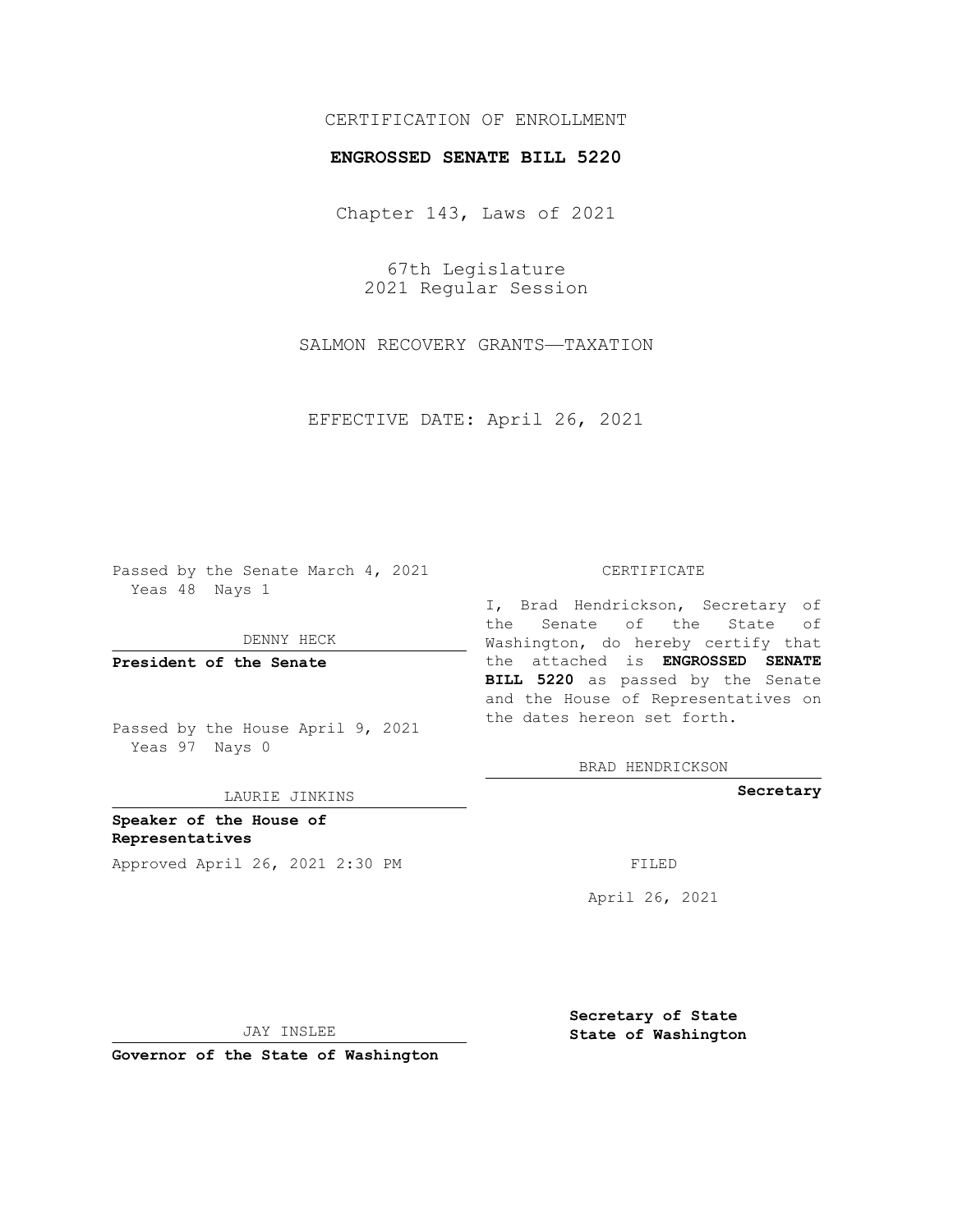## **ENGROSSED SENATE BILL 5220**

Passed Legislature - 2021 Regular Session

**State of Washington 67th Legislature 2021 Regular Session**

**By** Senators Van De Wege and Rolfes; by request of Department of Revenue

Read first time 01/14/21. Referred to Committee on Agriculture, Water, Natural Resources & Parks.

 AN ACT Relating to the taxation of salmon recovery grants by updating the state business and occupation tax deduction for these grants, creating a sales and use tax exemption for grant proceeds 4 received by recipients of these grants, and clarifying the sales and use tax obligations for goods and services purchased by recipients of these grants; amending RCW 82.04.4339 and 82.04.050; amending 2020 c 80 s 62 (uncodified); adding a new section to chapter 82.08 RCW; creating a new section; repealing 2020 c 80 s 58; and declaring an 9 emergency.

10 BE IT ENACTED BY THE LEGISLATURE OF THE STATE OF WASHINGTON:

11 **Sec. 1.** RCW 82.04.4339 and 2004 c 241 s 1 are each amended to 12 read as follows:

13 (1) In computing tax there may be deducted from the measure of 14 tax amounts received by a nonprofit organization from the United 15 States or any instrumentality thereof  $((\theta \text{r} \text{from}))$ , the state of 16 Washington or any municipal corporation or political subdivision 17 thereof, or an Indian tribe as defined in RCW 43.06.523, as salmon 18 recovery grants ((to support salmon restoration purposes)).

19 (2) For the purposes of this section, ((<del>"nonprofit</del>)) the 20 following definitions apply: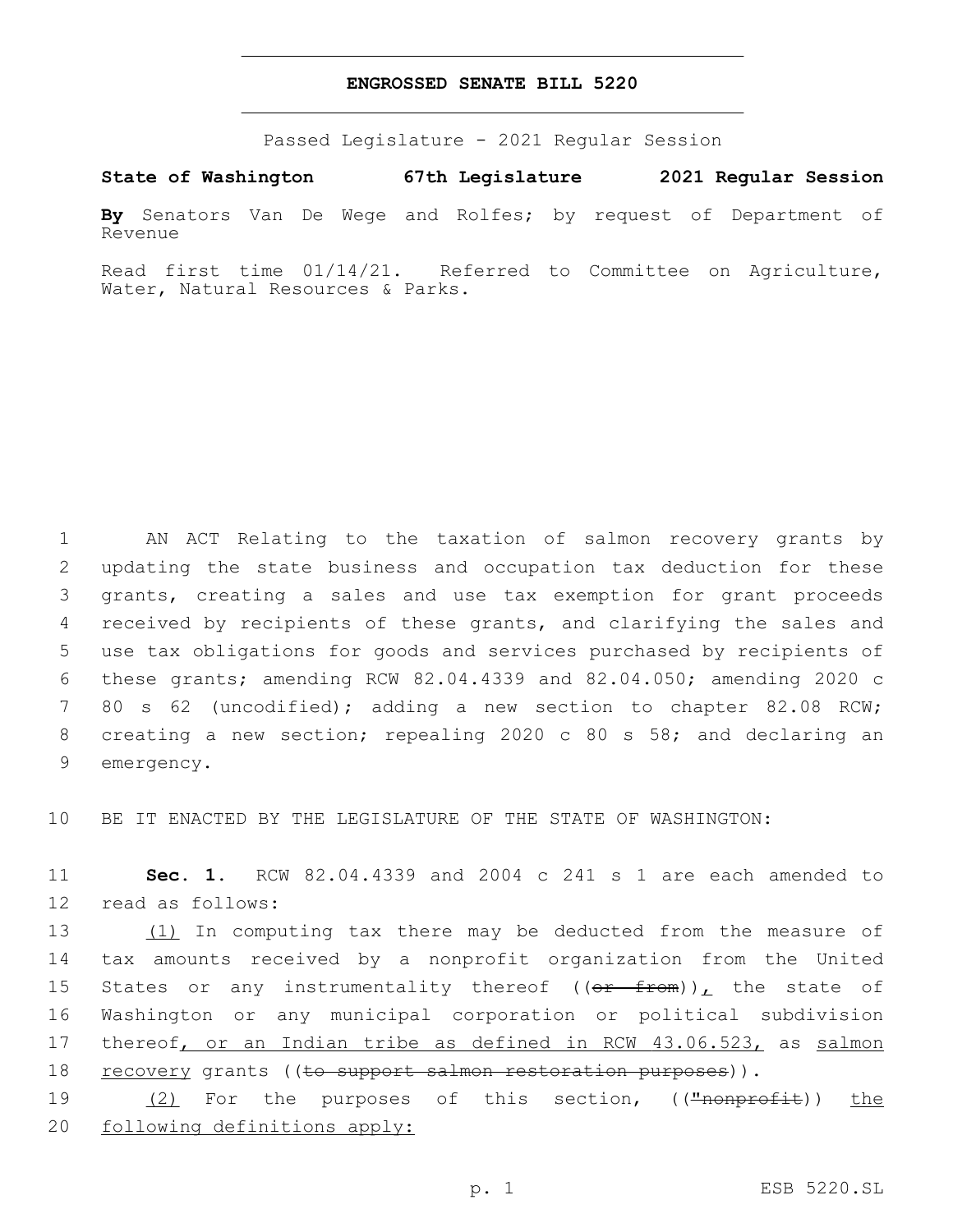(a) "Nonprofit organization" has the same meaning as in RCW 82.04.3651.2

 (b) "Salmon recovery grant" means, solely for the purposes of this section, financial assistance provided to primarily benefit the 5 public as a whole by renewing, restoring, or protecting, by human intervention, salmon ecosystems or salmon habitats in this state, whether or not such financial assistance furthers the regulatory 8 activities of the grantor.

 **Sec. 2.** RCW 82.04.050 and 2021 c 4 s 3 are each amended to read 10 as follows:

 (1)(a) "Sale at retail" or "retail sale" means every sale of tangible personal property (including articles produced, fabricated, or imprinted) to all persons irrespective of the nature of their business and including, among others, without limiting the scope hereof, persons who install, repair, clean, alter, improve, construct, or decorate real or personal property of or for consumers 17 other than a sale to a person who:

 (i) Purchases for the purpose of resale as tangible personal property in the regular course of business without intervening use by such person, but a purchase for the purpose of resale by a regional transit authority under RCW 81.112.300 is not a sale for resale; or

 (ii) Installs, repairs, cleans, alters, imprints, improves, constructs, or decorates real or personal property of or for consumers, if such tangible personal property becomes an ingredient or component of such real or personal property without intervening 26 use by such person; or

 (iii) Purchases for the purpose of consuming the property purchased in producing for sale as a new article of tangible personal property or substance, of which such property becomes an ingredient or component or is a chemical used in processing, when the primary purpose of such chemical is to create a chemical reaction directly through contact with an ingredient of a new article being produced 33 for sale; or

 (iv) Purchases for the purpose of consuming the property purchased in producing ferrosilicon which is subsequently used in producing magnesium for sale, if the primary purpose of such property is to create a chemical reaction directly through contact with an 38 ingredient of ferrosilicon; or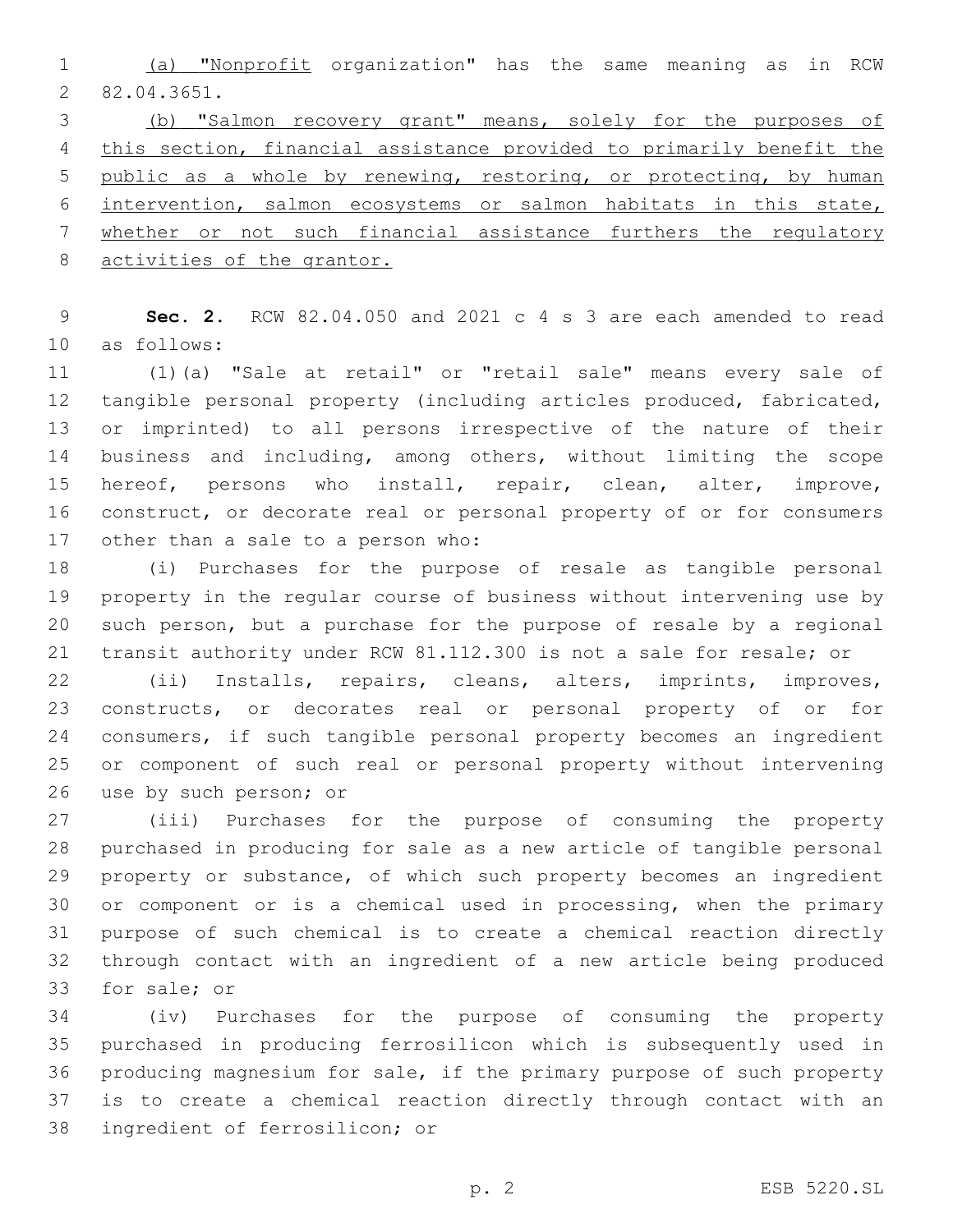(v) Purchases for the purpose of providing the property to consumers as part of competitive telephone service, as defined in RCW 3 82.04.065; or

 (vi) Purchases for the purpose of satisfying the person's obligations under an extended warranty as defined in subsection (7) of this section, if such tangible personal property replaces or becomes an ingredient or component of property covered by the extended warranty without intervening use by such person.

 (b) The term includes every sale of tangible personal property that is used or consumed or to be used or consumed in the performance of any activity defined as a "sale at retail" or "retail sale" even though such property is resold or used as provided in (a)(i) through 13 (vi) of this subsection following such use.

 (c) The term also means every sale of tangible personal property to persons engaged in any business that is taxable under RCW 82.04.280(1) (a), (b), and (g), 82.04.290, and 82.04.2908.

 (2) The term "sale at retail" or "retail sale" includes the sale of or charge made for tangible personal property consumed and/or for labor and services rendered in respect to the following:

 (a) The installing, repairing, cleaning, altering, imprinting, or improving of tangible personal property of or for consumers, including charges made for the mere use of facilities in respect thereto, but excluding charges made for the use of self-service laundry facilities, and also excluding sales of laundry service to nonprofit health care facilities, and excluding services rendered in 26 respect to live animals, birds and insects;

 (b) The constructing, repairing, decorating, or improving of new or existing buildings or other structures under, upon, or above real property of or for consumers, including the installing or attaching of any article of tangible personal property therein or thereto, whether or not such personal property becomes a part of the realty by virtue of installation, and also includes the sale of services or charges made for the clearing of land and the moving of earth excepting the mere leveling of land used in commercial farming or 35 agriculture;

 (c) The constructing, repairing, or improving of any structure upon, above, or under any real property owned by an owner who conveys the property by title, possession, or any other means to the person performing such construction, repair, or improvement for the purpose of performing such construction, repair, or improvement and the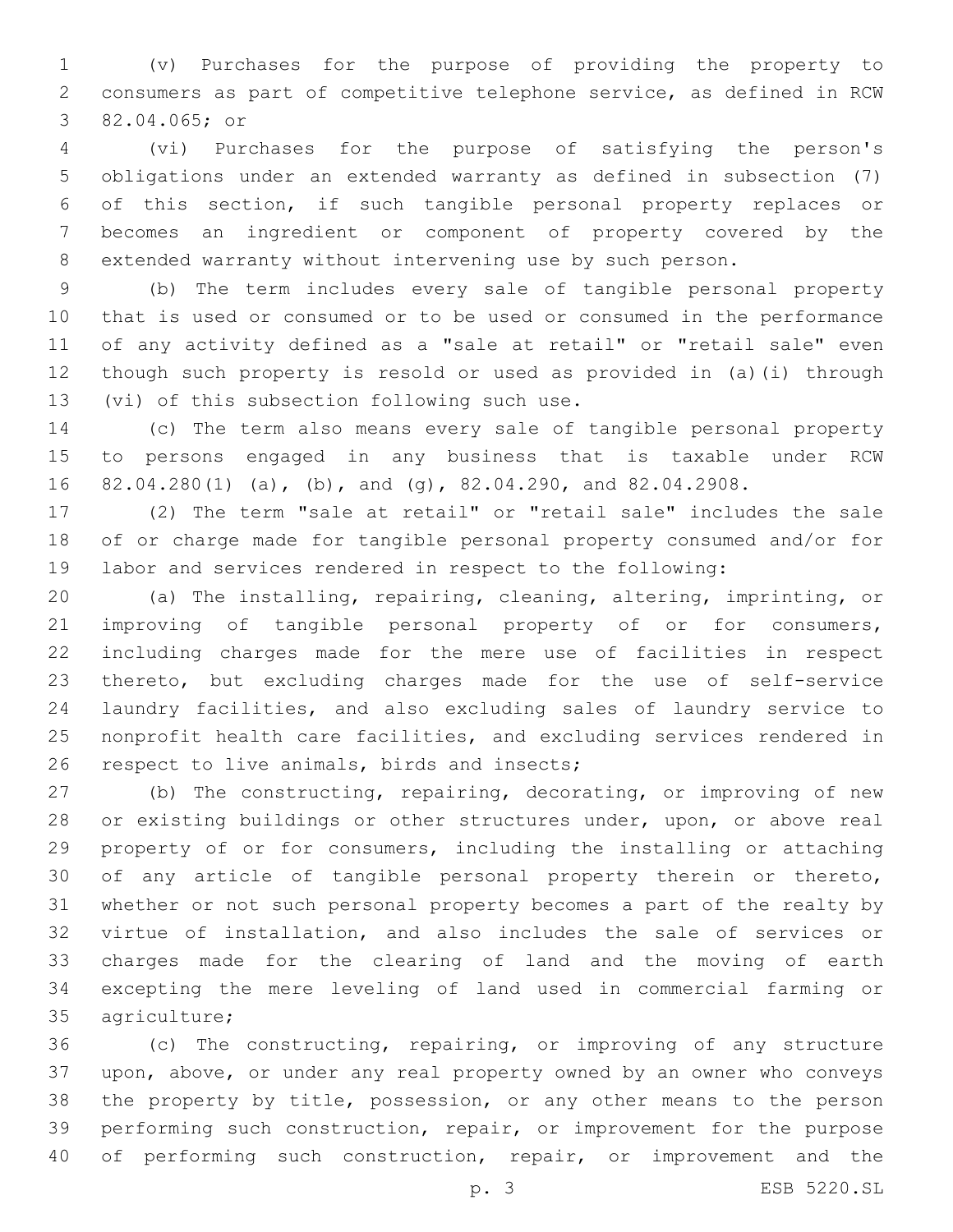property is then reconveyed by title, possession, or any other means 2 to the original owner;

 (d) The cleaning, fumigating, razing, or moving of existing buildings or structures, but does not include the charge made for janitorial services; and for purposes of this section the term "janitorial services" means those cleaning and caretaking services ordinarily performed by commercial janitor service businesses including, but not limited to, wall and window washing, floor 9 cleaning and waxing, and the cleaning in place of rugs, drapes and upholstery. The term "janitorial services" does not include painting, papering, repairing, furnace or septic tank cleaning, snow removal or 12 sandblasting;

 (e) Automobile towing and similar automotive transportation services, but not in respect to those required to report and pay 15 taxes under chapter 82.16 RCW;

 (f) The furnishing of lodging and all other services by a hotel, rooming house, tourist court, motel, trailer camp, and the granting of any similar license to use real property, as distinguished from the renting or leasing of real property, and it is presumed that the occupancy of real property for a continuous period of one month or more constitutes a rental or lease of real property and not a mere license to use or enjoy the same. For the purposes of this subsection, it is presumed that the sale of and charge made for the furnishing of lodging for a continuous period of one month or more to a person is a rental or lease of real property and not a mere license 26 to enjoy the same;

 (g) The installing, repairing, altering, or improving of digital 28 goods for consumers;

29 (h) Persons taxable under (a), (b), (c), (d), (e), (f), and (q) of this subsection when such sales or charges are for property, labor and services which are used or consumed in whole or in part by such persons in the performance of any activity defined as a "sale at 33 retail" or "retail sale" even though such property, labor and services may be resold after such use or consumption. Nothing contained in this subsection may be construed to modify subsection (1) of this section and nothing contained in subsection (1) of this section may be construed to modify this subsection.

 (3) The term "sale at retail" or "retail sale" includes the sale of or charge made for personal, business, or professional services including amounts designated as interest, rents, fees, admission, and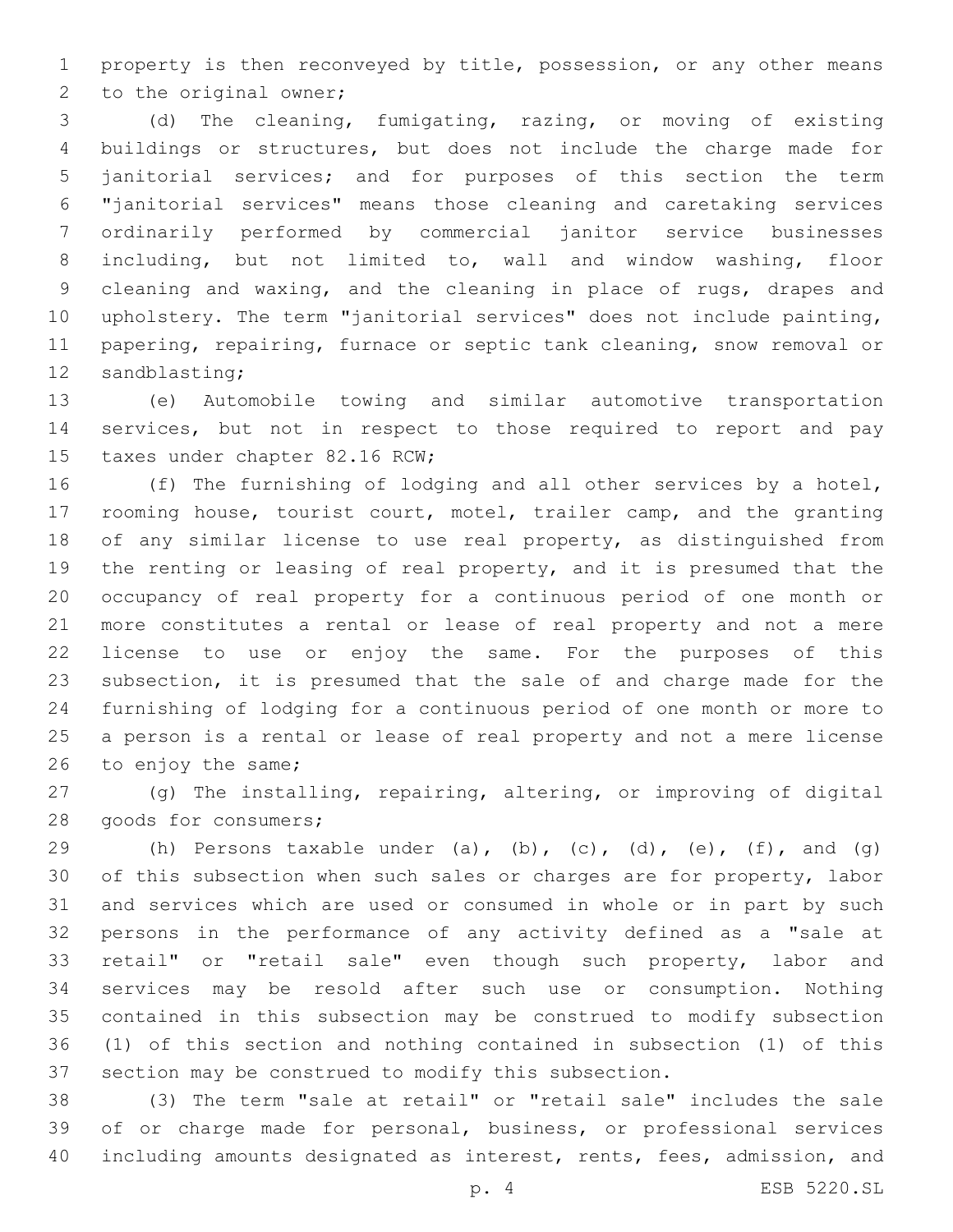other service emoluments however designated, received by persons 2 engaging in the following business activities:

(a) Abstract, title insurance, and escrow services;

(b) Credit bureau services;4

(c) Automobile parking and storage garage services;

 (d) Landscape maintenance and horticultural services but excluding (i) horticultural services provided to farmers and (ii) pruning, trimming, repairing, removing, and clearing of trees and brush near electric transmission or distribution lines or equipment, 10 if performed by or at the direction of an electric utility;

 (e) Service charges associated with tickets to professional 12 sporting events;

 (f) The following personal services: Tanning salon services, tattoo parlor services, steam bath services, turkish bath services, 15 escort services, and dating services; and

 (g)(i) Operating an athletic or fitness facility, including all charges for the use of such a facility or for any associated services and amenities, except as provided in (g)(ii) of this subsection.

 (ii) Notwithstanding anything to the contrary in (g)(i) of this subsection (3), the term "sale at retail" and "retail sale" under 21 this subsection does not include:

 (A) Separately stated charges for the use of an athletic or fitness facility where such use is primarily for a purpose other than engaging in or receiving instruction in a physical fitness activity;

 (B) Separately stated charges for the use of a discrete portion 26 of an athletic or fitness facility, other than a pool, where such discrete portion of the facility does not by itself meet the definition of "athletic or fitness facility" in this subsection;

 (C) Separately stated charges for services, such as advertising, massage, nutritional consulting, and body composition testing, that do not require the customer to engage in physical fitness activities to receive the service. The exclusion in this subsection (3)(g)(ii)(C) does not apply to personal training services and 34 instruction in a physical fitness activity;

 (D) Separately stated charges for physical therapy provided by a physical therapist, as those terms are defined in RCW 18.74.010, or occupational therapy provided by an occupational therapy practitioner, as those terms are defined in RCW 18.59.020, when performed pursuant to a referral from an authorized health care practitioner or in consultation with an authorized health care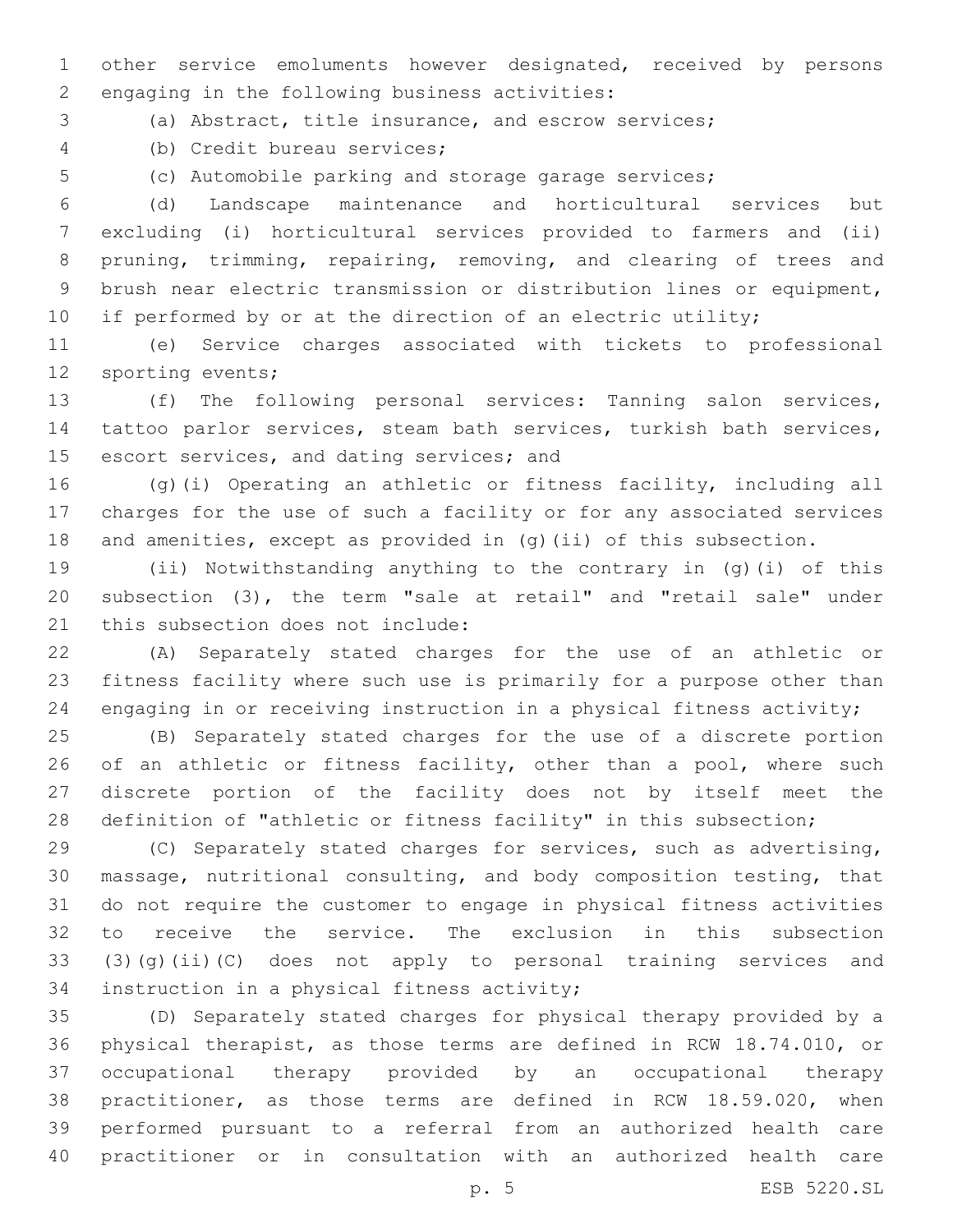1 practitioner. For the purposes of this subsection (3)(g)(ii)(D), an authorized health care practitioner means a health care practitioner licensed under chapter 18.83, 18.25, 18.36A, 18.57, 18.71, or 18.71A RCW, or, until July 1, 2022, chapter 18.57A RCW;4

 (E) Rent or association fees charged by a landlord or residential association to a tenant or residential owner with access to an athletic or fitness facility maintained by the landlord or residential association, unless the rent or fee varies depending on 9 whether the tenant or owner has access to the facility;

 (F) Services provided in the regular course of employment by an employee with access to an athletic or fitness facility maintained by the employer for use without charge by its employees or their family 13 members;

 (G) The provision of access to an athletic or fitness facility by an educational institution to its students and staff. However, charges made by an educational institution to its alumni or other members of the public for the use of any of the educational institution's athletic or fitness facilities are a retail sale under this subsection (3)(g). For purposes of this subsection (3)(g)(ii)(G), "educational institution" has the same meaning as in 21 RCW 82.04.170;

 (H) Yoga, chi gong, or martial arts classes, training, or events held at a community center, park, school gymnasium, college or university, hospital or other medical facility, private residence, or any other facility that is not operated within and as part of an 26 athletic or fitness facility.

 (iii) Nothing in (g)(ii) of this subsection (3) may be construed to affect the taxation of sales made by the operator of an athletic or fitness facility, where such sales are defined as a retail sale under any provision of this section other than this subsection (3).

 (iv) For the purposes of this subsection (3)(g), the following 32 definitions apply:

 (A) "Athletic or fitness facility" means an indoor or outdoor facility or portion of a facility that is primarily used for: Exercise classes; strength and conditioning programs; personal training services; tennis, racquetball, handball, squash, or pickleball; or other activities requiring the use of exercise or strength training equipment, such as treadmills, elliptical machines, stair climbers, stationary cycles, rowing machines, pilates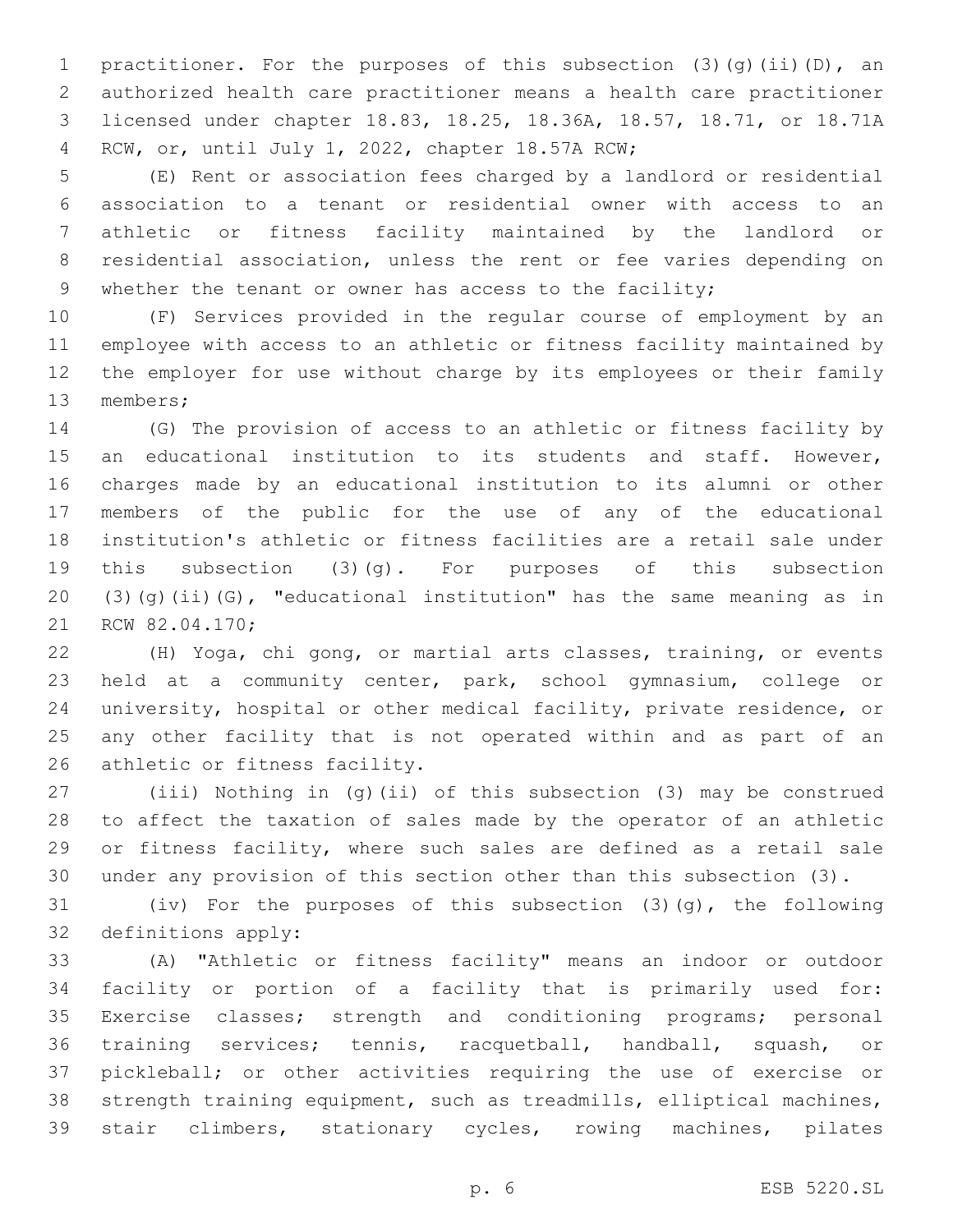equipment, balls, climbing ropes, jump ropes, and weightlifting 2 equipment.

 (B) "Martial arts" means any of the various systems of training for physical combat or self-defense. "Martial arts" includes, but is not limited to, karate, kung fu, tae kwon do, Krav Maga, boxing, kickboxing, jujitsu, shootfighting, wrestling, aikido, judo, hapkido, 7 Kendo, tai chi, and mixed martial arts.

 (C) "Physical fitness activities" means activities that involve physical exertion for the purpose of improving or maintaining the general fitness, strength, flexibility, conditioning, or health of the participant. "Physical fitness activities" includes participating 12 in yoga, chi gong, or martial arts.

 (4)(a) The term also includes the renting or leasing of tangible 14 personal property to consumers.

 (b) The term does not include the renting or leasing of tangible personal property where the lease or rental is for the purpose of 17 sublease or subrent.

 (5) The term also includes the providing of "competitive telephone service," "telecommunications service," or "ancillary services," as those terms are defined in RCW 82.04.065, to consumers.

 (6)(a) The term also includes the sale of prewritten computer software to a consumer, regardless of the method of delivery to the end user. For purposes of (a) and (b) of this subsection, the sale of prewritten computer software includes the sale of or charge made for 25 a key or an enabling or activation code, where the key or code is required to activate prewritten computer software and put the software into use. There is no separate sale of the key or code from the prewritten computer software, regardless of how the sale may be 29 characterized by the vendor or by the purchaser.

 (b) The term "retail sale" does not include the sale of or charge 31 made for:

32 (i) Custom software; or

(ii) The customization of prewritten computer software.

 (c)(i) The term also includes the charge made to consumers for 35 the right to access and use prewritten computer software, where possession of the software is maintained by the seller or a third party, regardless of whether the charge for the service is on a per use, per user, per license, subscription, or some other basis.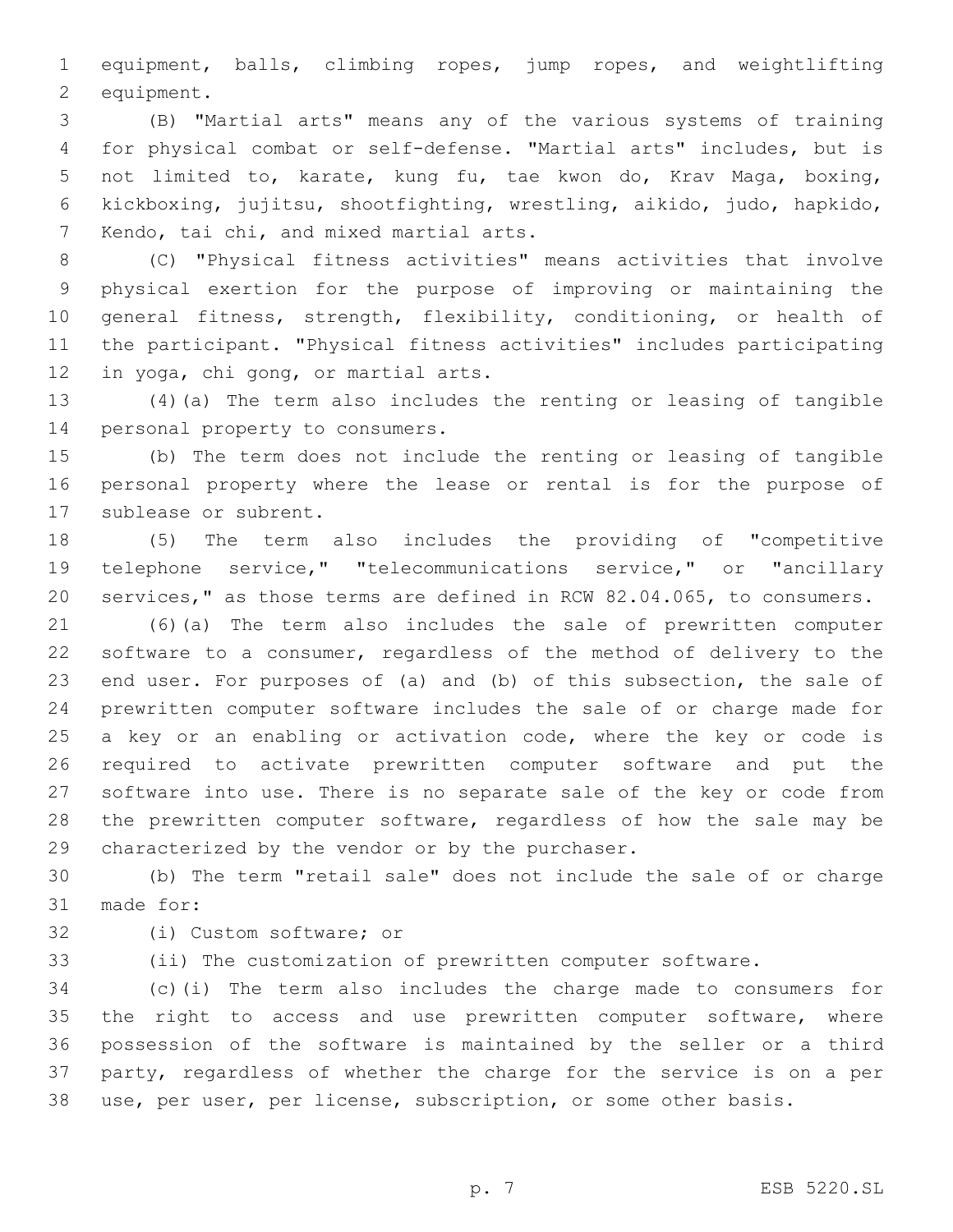(ii)(A) The service described in (c)(i) of this subsection (6) includes the right to access and use prewritten computer software to 3 perform data processing.

 (B) For purposes of this subsection (6)(c)(ii), "data processing" means the systematic performance of operations on data to extract the required information in an appropriate form or to convert the data to usable information. Data processing includes check processing, image processing, form processing, survey processing, payroll processing, 9 claim processing, and similar activities.

 (7) The term also includes the sale of or charge made for an 11 extended warranty to a consumer. For purposes of this subsection, "extended warranty" means an agreement for a specified duration to perform the replacement or repair of tangible personal property at no additional charge or a reduced charge for tangible personal property, 15 labor, or both, or to provide indemnification for the replacement or 16 repair of tangible personal property, based on the occurrence of specified events. The term "extended warranty" does not include an agreement, otherwise meeting the definition of extended warranty in this subsection, if no separate charge is made for the agreement and the value of the agreement is included in the sales price of the tangible personal property covered by the agreement. For purposes of this subsection, "sales price" has the same meaning as in RCW 23 82.08.010.

 (8)(a) The term also includes the following sales to consumers of digital goods, digital codes, and digital automated services:

 (i) Sales in which the seller has granted the purchaser the right 27 of permanent use;

 (ii) Sales in which the seller has granted the purchaser a right 29 of use that is less than permanent;

 (iii) Sales in which the purchaser is not obligated to make 31 continued payment as a condition of the sale; and

 (iv) Sales in which the purchaser is obligated to make continued 33 payment as a condition of the sale.

 (b) A retail sale of digital goods, digital codes, or digital automated services under this subsection (8) includes any services provided by the seller exclusively in connection with the digital goods, digital codes, or digital automated services, whether or not a 38 separate charge is made for such services.

 (c) For purposes of this subsection, "permanent" means perpetual or for an indefinite or unspecified length of time. A right of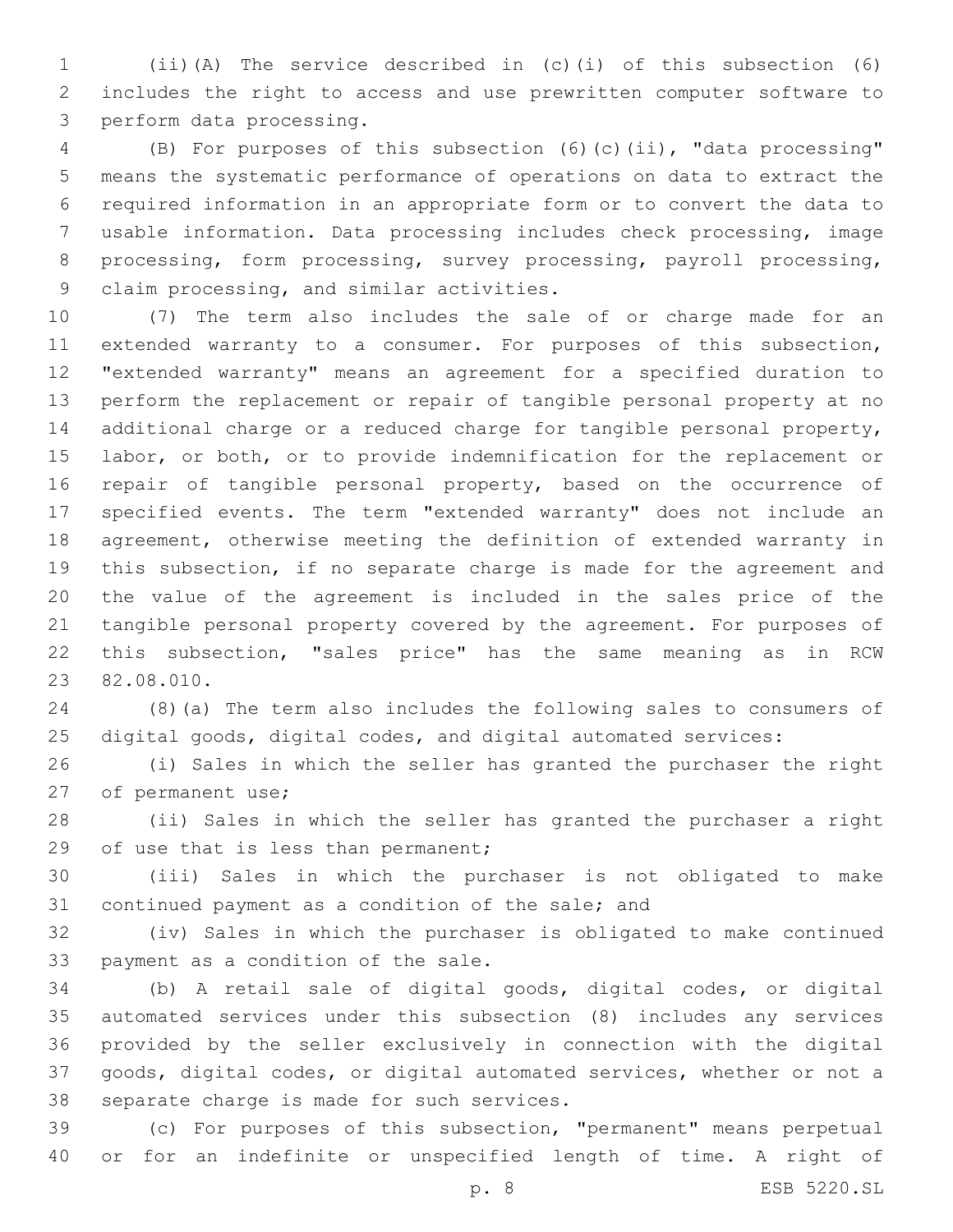permanent use is presumed to have been granted unless the agreement between the seller and the purchaser specifies or the circumstances surrounding the transaction suggest or indicate that the right to use terminates on the occurrence of a condition subsequent.

 (9) The term also includes the charge made for providing tangible personal property along with an operator for a fixed or indeterminate period of time. A consideration of this is that the operator is necessary for the tangible personal property to perform as designed. For the purpose of this subsection (9), an operator must do more than maintain, inspect, or set up the tangible personal property.

 (10) The term does not include the sale of or charge made for labor and services rendered in respect to the building, repairing, or improving of any street, place, road, highway, easement, right-of- way, mass public transportation terminal or parking facility, bridge, tunnel, or trestle which is owned by a municipal corporation or political subdivision of the state or by the United States and which is used or to be used primarily for foot or vehicular traffic including mass transportation vehicles of any kind.

 (11) The term also does not include sales of chemical sprays or washes to persons for the purpose of postharvest treatment of fruit 21 for the prevention of scald, fungus, mold, or decay, nor does it include sales of feed, seed, seedlings, fertilizer, agents for enhanced pollination including insects such as bees, and spray materials to: (a) Persons who participate in the federal conservation reserve program, the environmental quality incentives program, the wetlands reserve program, and the wildlife habitat incentives program, or their successors administered by the United States department of agriculture; (b) farmers for the purpose of producing for sale any agricultural product; (c) farmers for the purpose of providing bee pollination services; and (d) farmers acting under cooperative habitat development or access contracts with an organization exempt from federal income tax under 26 U.S.C. Sec. 501(c)(3) of the federal internal revenue code or the Washington state department of fish and wildlife to produce or improve wildlife 35 habitat on land that the farmer owns or leases.

 (12) The term does not include the sale of or charge made for labor and services rendered in respect to the constructing, repairing, decorating, or improving of new or existing buildings or other structures under, upon, or above real property of or for the United States, any instrumentality thereof, or a county or city

p. 9 ESB 5220.SL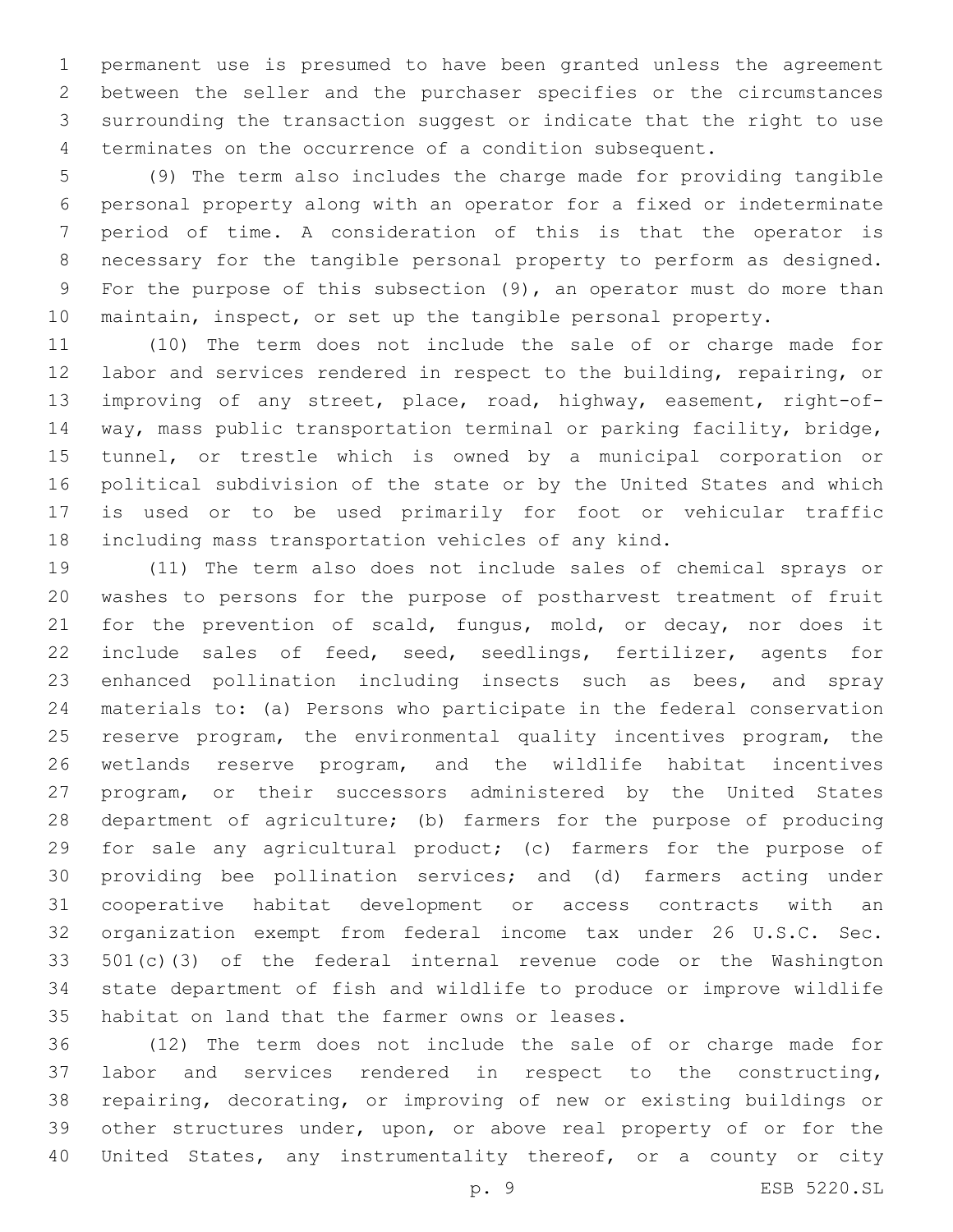housing authority created pursuant to chapter 35.82 RCW, including the installing, or attaching of any article of tangible personal property therein or thereto, whether or not such personal property becomes a part of the realty by virtue of installation. Nor does the term include the sale of services or charges made for the clearing of land and the moving of earth of or for the United States, any instrumentality thereof, or a county or city housing authority. Nor does the term include the sale of services or charges made for 9 cleaning up for the United States, or its instrumentalities, radioactive waste and other by-products of weapons production and 11 nuclear research and development.

 (13) The term does not include the sale of or charge made for labor, services, or tangible personal property pursuant to agreements providing maintenance services for bus, rail, or rail fixed guideway equipment when a regional transit authority is the recipient of the labor, services, or tangible personal property, and a transit agency, as defined in RCW 81.104.015, performs the labor or services.

 (14) The term does not include the sale for resale of any service described in this section if the sale would otherwise constitute a "sale at retail" and "retail sale" under this section.

 (15)(a) The term "sale at retail" or "retail sale" includes amounts charged, however labeled, to consumers to engage in any of the activities listed in this subsection (15)(a), including the furnishing of any associated equipment or, except as otherwise provided in this subsection, providing instruction in such activities, where such charges are not otherwise defined as a "sale 27 at retail" or "retail sale" in this section:

 (i)(A) Golf, including any variant in which either golf balls or golf clubs are used, such as miniature golf, hitting golf balls at a driving range, and golf simulators, and including fees charged by a golf course to a player for using his or her own cart. However, charges for golf instruction are not a retail sale, provided that if the instruction involves the use of a golfing facility that would otherwise require the payment of a fee, such as green fees or driving 35 range fees, such fees, including the applicable retail sales tax, must be separately identified and charged by the golfing facility operator to the instructor or the person receiving the instruction.

 (B) Notwithstanding (a)(i)(A) of this subsection (15) and except as otherwise provided in this subsection (15)(a)(i)(B), the term "sale at retail" or "retail sale" does not include amounts charged to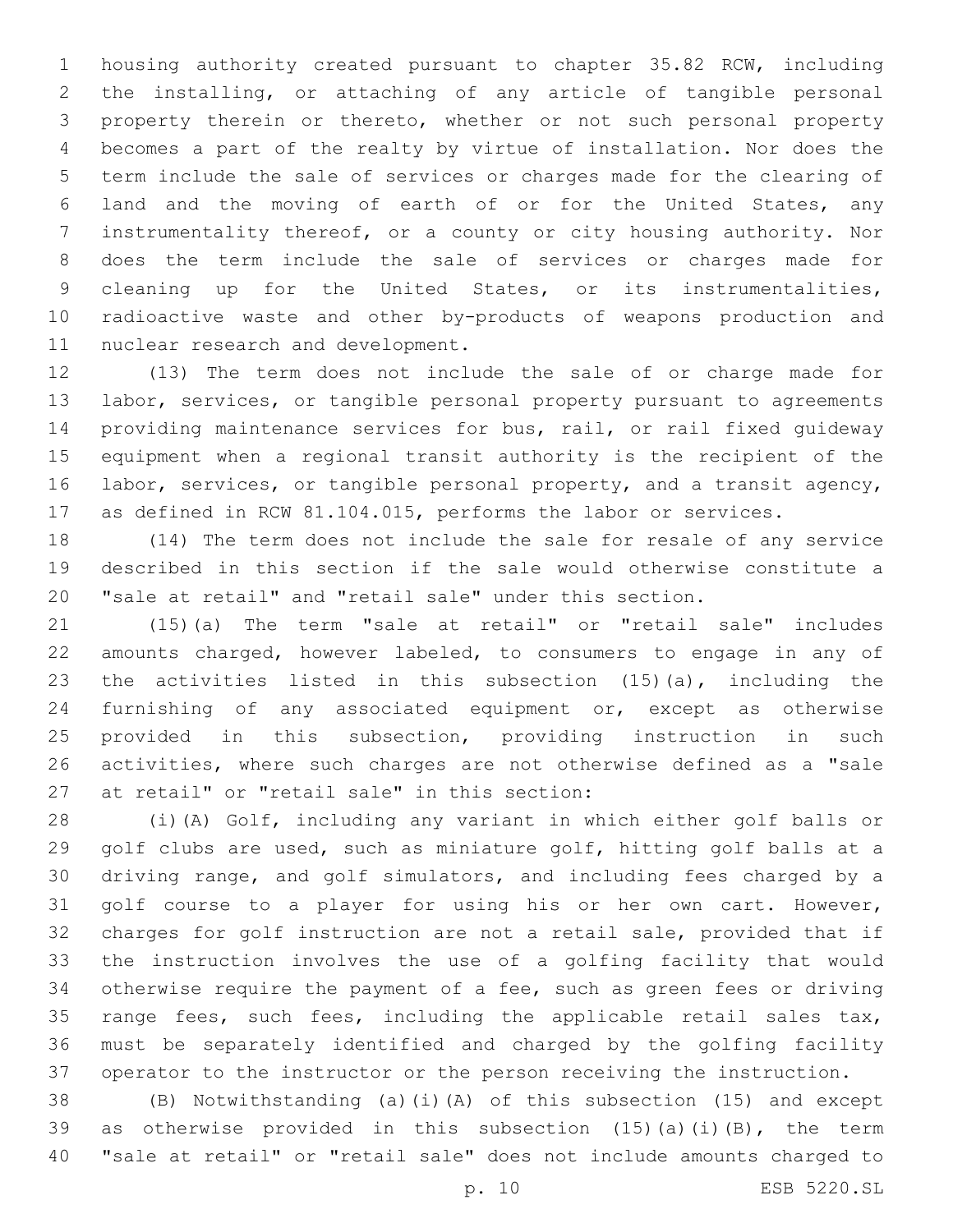participate in, or conduct, a golf tournament or other competitive event. However, amounts paid by event participants to the golf facility operator are retail sales under this subsection (15)(a)(i). Likewise, amounts paid by the event organizer to the golf facility are retail sales under this subsection (15)(a)(i), if such amounts 6 vary based on the number of event participants;

 (ii) Ballooning, hang gliding, indoor or outdoor sky diving, 8 paragliding, parasailing, and similar activities;

 (iii) Air hockey, billiards, pool, foosball, darts, shuffleboard, 10 ping pong, and similar games;

 (iv) Access to amusement park, theme park, and water park facilities, including but not limited to charges for admission and locker or cabana rentals. Discrete charges for rides or other attractions or entertainment that are in addition to the charge for admission are not a retail sale under this subsection (15)(a)(iv). For the purposes of this subsection, an amusement park or theme park is a location that provides permanently affixed amusement rides, games, and other entertainment, but does not include parks or zoos for which the primary purpose is the exhibition of wildlife, or fairs, carnivals, and festivals as defined in (b)(i) of this 21 subsection;

22 (v) Batting cage activities;

 (vi) Bowling, but not including competitive events, except that amounts paid by the event participants to the bowling alley operator are retail sales under this subsection (15)(a)(vi). Likewise, amounts paid by the event organizer to the operator of the bowling alley are 27 retail sales under this subsection  $(15)$  (a)(vi), if such amounts vary 28 based on the number of event participants;

 (vii) Climbing on artificial climbing structures, whether indoors 30 or outdoors;

31 (viii) Day trips for sightseeing purposes;

 (ix) Bungee jumping, zip lining, and riding inside a ball, 33 whether inflatable or otherwise;

 (x) Horseback riding offered to the public, where the seller furnishes the horse to the buyer and providing instruction is not the primary focus of the activity, including guided rides, but not including therapeutic horseback riding provided by an instructor certified by a nonprofit organization that offers national or international certification for therapeutic riding instructors;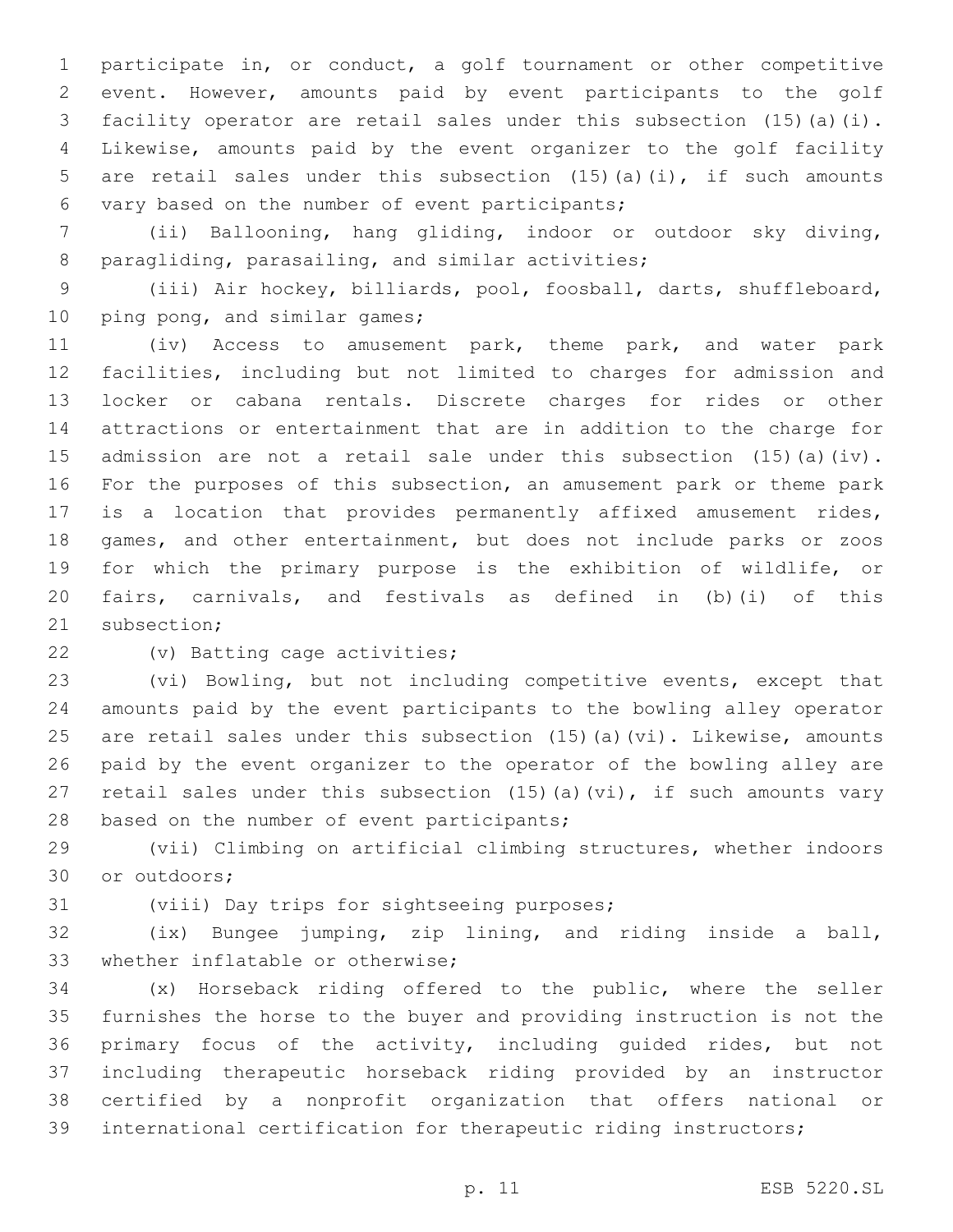(xi) Fishing, including providing access to private fishing areas and charter or guided fishing, except that fishing contests and license fees imposed by a government entity are not a retail sale 4 under this subsection;

 (xii) Guided hunting and hunting at game farms and shooting preserves, except that hunting contests and license fees imposed by a government entity are not a retail sale under this subsection;

 (xiii) Swimming, but only in respect to (A) recreational or fitness swimming that is open to the public, such as open swim, lap swimming, and special events like kids night out and pool parties during open swim time, and (B) pool parties for private events, such as birthdays, family gatherings, and employee outings. Fees for swimming lessons, to participate in swim meets and other competitions, or to join a swim team, club, or aquatic facility are 15 not retail sales under this subsection (15)(a)(xiii);

 (xiv) Go-karting, bumper cars, and other motorized activities where the seller provides the vehicle and the premises where the 18 buyer will operate the vehicle;

 (xv) Indoor or outdoor playground activities, such as inflatable 20 bounce structures and other inflatables; mazes; trampolines; slides; 21 ball pits; games of tag, including laser tag and soft-dart tag; and human gyroscope rides, regardless of whether such activities occur at the seller's place of business, but not including playground activities provided for children by a licensed child day care center or licensed family day care provider as those terms are defined in 26 RCW 43.216.010;

 (xvi) Shooting sports and activities, such as target shooting, skeet, trap, sporting clays, "5" stand, and archery, but only in respect to discrete charges to members of the public to engage in these activities, but not including fees to enter a competitive event, instruction that is entirely or predominately classroom based, 32 or to join or renew a membership at a club, range, or other facility;

33 (xvii) Paintball and airsoft activities;

 (xviii) Skating, including ice skating, roller skating, and inline skating, but only in respect to discrete charges to members of the public to engage in skating activities, but not including skating lessons, competitive events, team activities, or fees to join or renew a membership at a skating facility, club, or other 39 organization;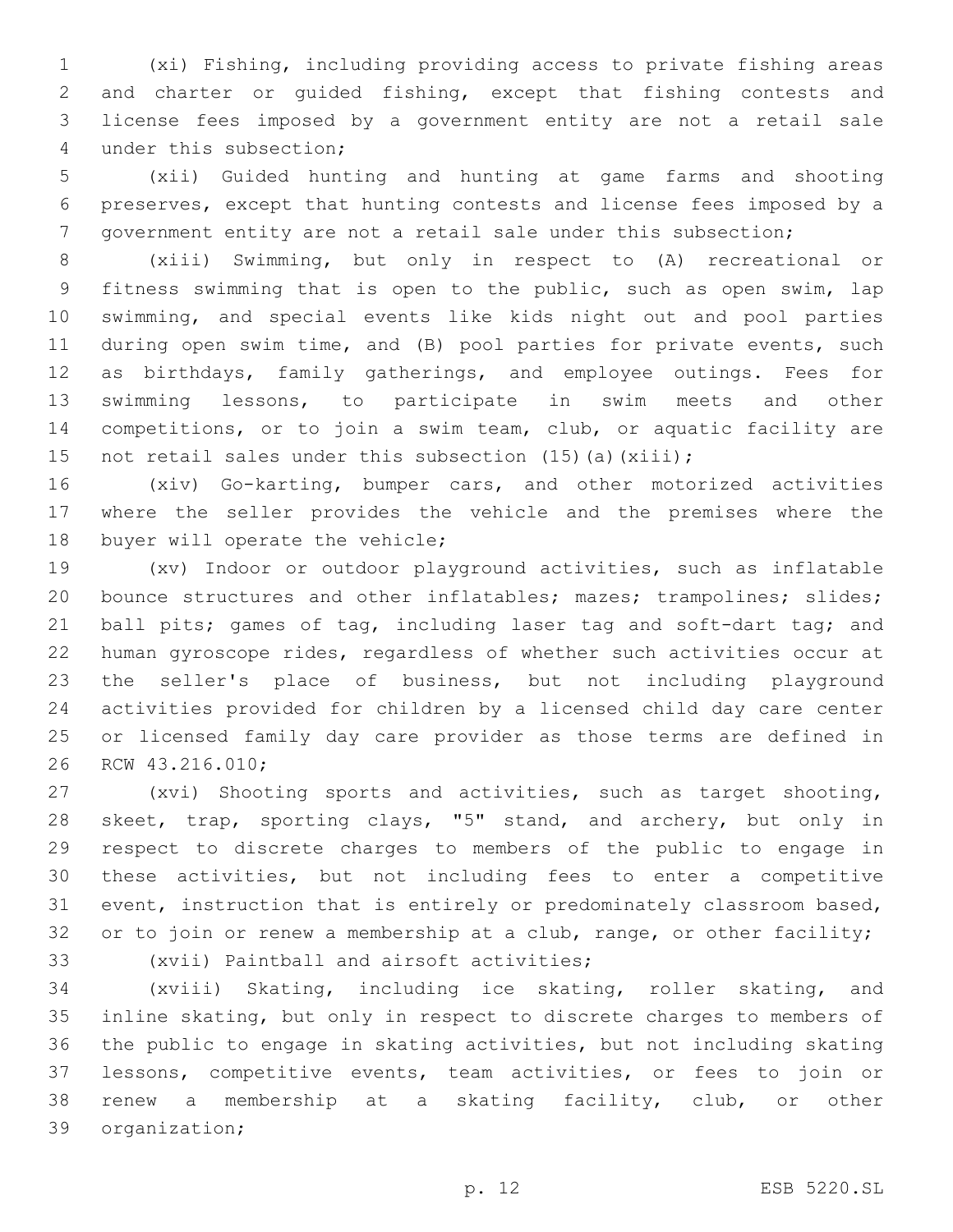(xix) Nonmotorized snow sports and activities, such as downhill and cross-country skiing, snowboarding, ski jumping, sledding, snow tubing, snowshoeing, and similar snow sports and activities, whether engaged in outdoors or in an indoor facility with or without snow, but only in respect to discrete charges to the public for the use of land or facilities to engage in nonmotorized snow sports and activities, such as fees, however labeled, for the use of ski lifts and tows and daily or season passes for access to trails or other areas where nonmotorized snow sports and activities are conducted. However, fees for the following are not retail sales under this subsection (15)(a)(xix): (A) Instructional lessons; (B) permits issued by a governmental entity to park a vehicle on or access public lands; and (C) permits or leases granted by an owner of private timberland for recreational access to areas used primarily for 15 growing and harvesting timber; and

 (xx) Scuba diving; snorkeling; river rafting; surfing; kiteboarding; flyboarding; water slides; inflatables, such as water pillows, water trampolines, and water rollers; and similar water 19 sports and activities.

 (b) Notwithstanding anything to the contrary in this subsection (15), the term "sale at retail" or "retail sale" does not include 22 charges:

 (i) Made for admission to, and rides or attractions at, fairs, carnivals, and festivals. For the purposes of this subsection, fairs, carnivals, and festivals are events that do not exceed twenty-one days and a majority of the amusement rides, if any, are not affixed 27 to real property;

 (ii) Made by an educational institution to its students and staff for activities defined as retail sales by (a)(i) through (xx) of this subsection. However, charges made by an educational institution to its alumni or other members of the general public for these activities are a retail sale under this subsection (15). For purposes of this subsection (15)(b)(ii), "educational institution" has the 34 same meaning as in RCW 82.04.170;

 (iii) Made by a vocational school for commercial diver training that is licensed by the workforce training and education coordinating 37 board under chapter 28C.10 RCW; or

 (iv) Made for day camps offered by a nonprofit organization or state or local governmental entity that provide youth not older than age eighteen, or that are focused on providing individuals with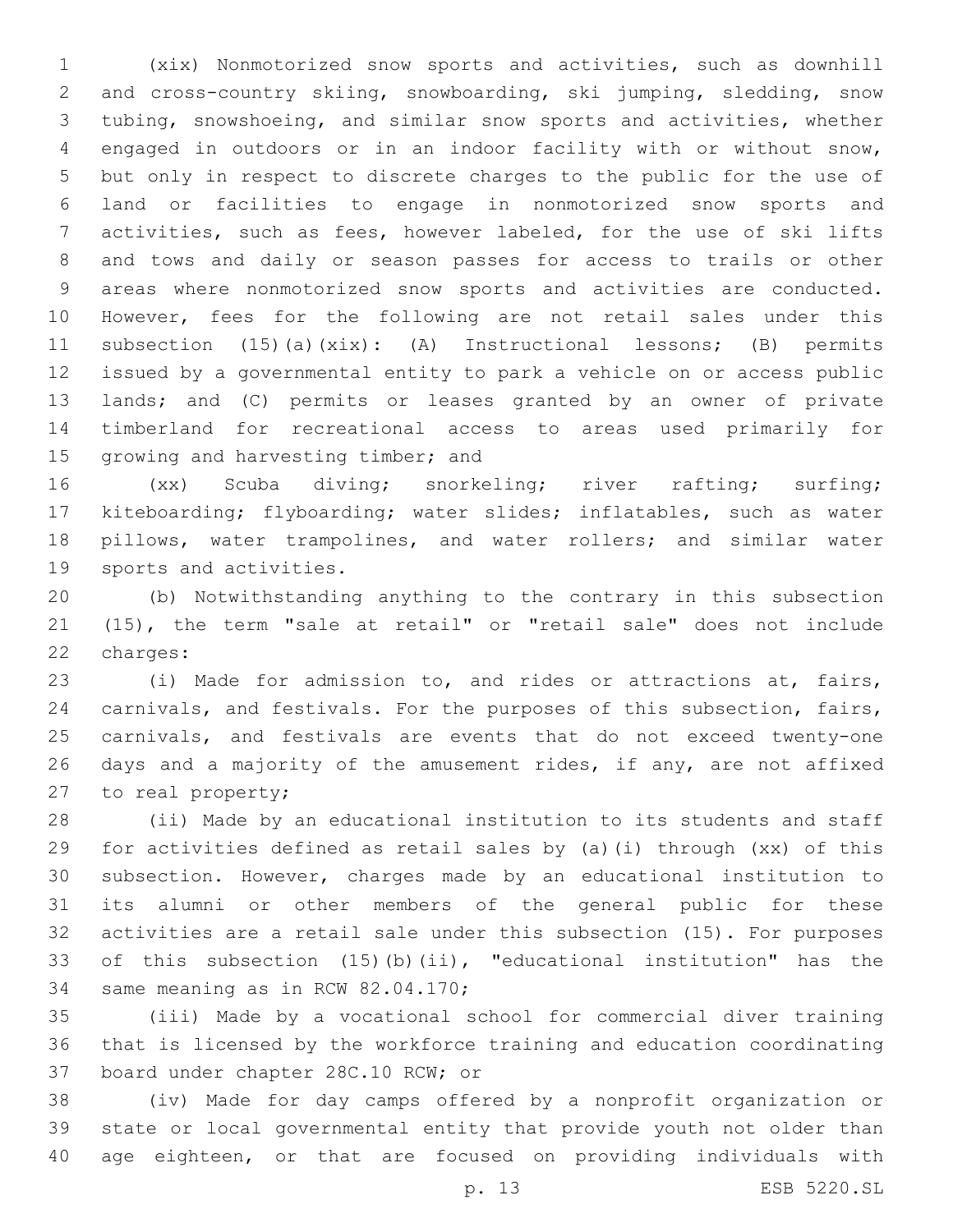disabilities or mental illness, the opportunity to participate in a 2 variety of supervised activities.

 (16)(a) The term "sale at retail" or "retail sale" includes the purchase or acquisition of tangible personal property and specified services by a person who receives either a qualifying grant exempt from tax under RCW 82.04.--- (section 1, chapter 4, Laws of 2021) or 82.16.--- (section 2, chapter 4, Laws of 2021) or a grant deductible under RCW 82.04.4339, except for transactions excluded from the definition of "sale at retail" or "retail sale" by any other provision of this section. Nothing in this subsection (16) may be construed to limit the application of any other provision of this 12 section to purchases by a recipient of either a qualifying grant exempt from tax under RCW 82.04.--- (section 1, chapter 4, Laws of 2021) or a grant deductible under RCW 82.04.4339, or by any other 15 person.

 (b) For purposes of this subsection (16), "specified services" 17 means:

 (i) The constructing, repairing, decorating, or improving of new or existing buildings or other structures under, upon, or above real property, including the installing or attaching of any article of tangible personal property therein or thereto, whether or not such personal property becomes a part of the realty by virtue of 23 installation;

 (ii) The clearing of land or the moving of earth, whether or not associated with activities described in (b)(i) of this subsection (16);26

 (iii) The razing or moving of existing buildings or structures; 28 and

(iv) Landscape maintenance and horticultural services.

 NEW SECTION. **Sec. 3.** A new section is added to chapter 82.08 31 RCW to read as follows:

 (1) The tax levied by RCW 82.08.020 does not apply to a grantee's receipt of amounts received as grants that are deductible under RCW 34 82.04.4339.

(2) Nothing in this section may be construed to:

 (a) Imply that the tax levied by RCW 82.08.020 applies to any circumstance not described in subsection (1) of this section; or